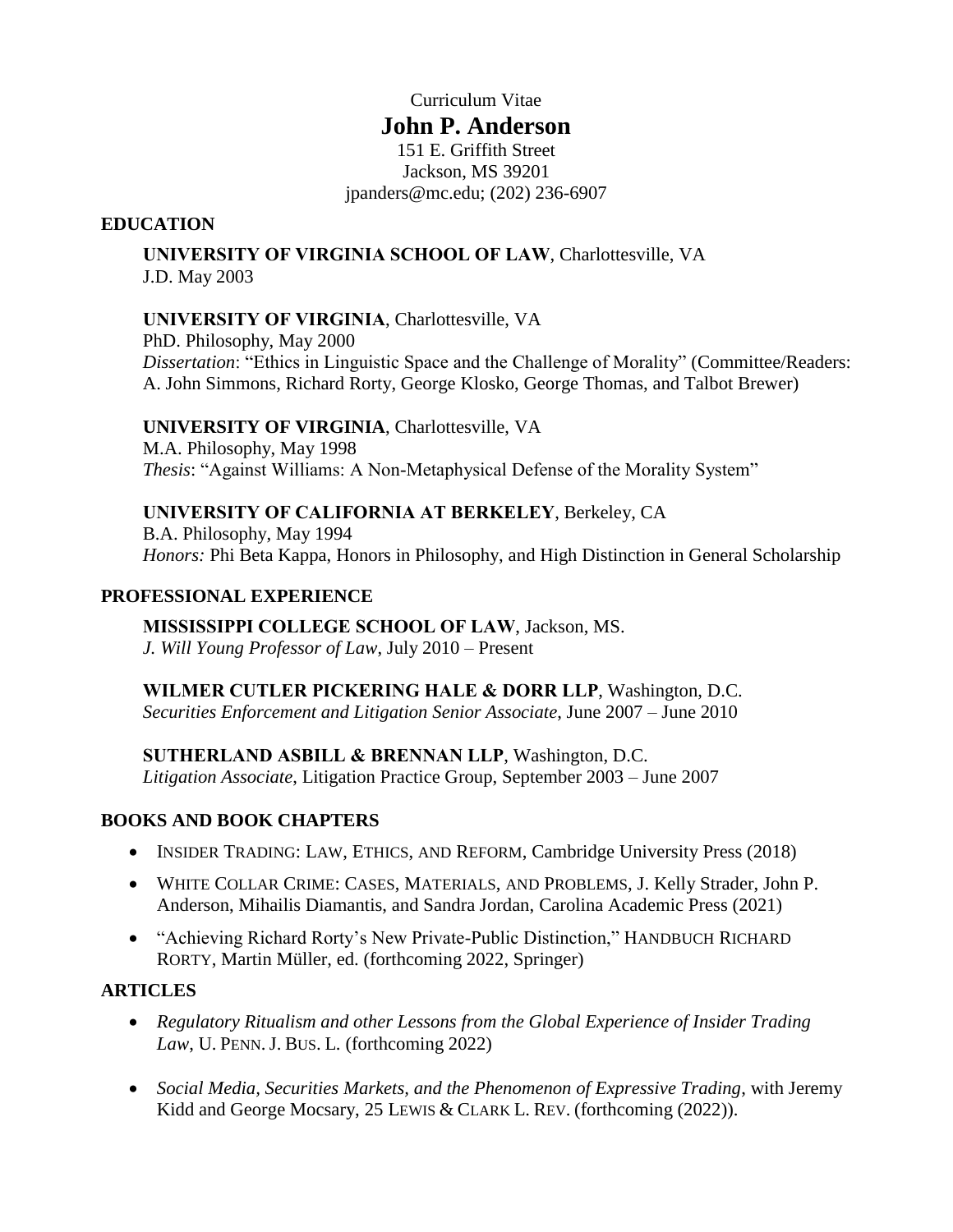- *Expressive Trading, Hypermateriality, and Insider Trading,* with Jeremy Kidd and George Mocsary, TENN. J. OF BUS. L. (forthcoming, symposium issue (2022))
- *Public Perceptions of Insider Trading*, with Jeremy Kidd and George Mocsary, 51 SETON HALL L. REV 1035 (2021).
- *A Tale of Two Cities: Mark Cuban, David Einhorn, and the Ethics of Insider Trading Reform*, 15 TENN. J. L. & POL'Y 48 (2020) (symposium issue).
- Insider Trading and Cryptoassets: The Waters Just Got Muddier, 104 IOWA L. REV. ONLINE 120 (2020)
- *Undoing a Deal with the Devil: Some Challenges for Congress' Proposed Reform of Insider Trading Plans*, 13 VIRGINIA L. & BUS. REV. 303 (2019).
- *Poetic Expansions of Insider Trading Liability*, 43 JOURNAL OF CORPORATION LAW 367 (2018).
- *Insider Trading and the Myth of Market Confidence*, 56 WASHINGTON UNIVERSITY JOURNAL OF LAW AND POLICY 1 (2018)
- *Law Beyond God and Kant: A Pragmatist Path*, 32 JOURNAL OF LAW AND RELIGION 98- 122 (Cambridge, 2017) (peer reviewed).
- *Paintbrushes and Crowbars: Richard Rorty and the New Public-Private Divide*, 32 CONTEMPORARY PRAGMATISM 366 (Brill, 2017) (peer reviewed).
- *Solving the Paradox of Insider Trading Compliance*, 88 TEMPLE L. REV. 273 (2016).
- *The Final Step to Reform: Answering the "It's Just Not Right!" Objection to Insider Trading*, 12 JOURNAL OF LAW, ECONOMICS & POLICY 251-265 (symposium issue, 2016).
- *When Does Corporate Criminal Liability for Insider Trading Make Sense?*, 46 STETSON L. REV. 147 (symposium issue, 2016).
- *What's the Harm in Issuer-Licensed Insider Trading?*, 69 U. MIAMI L. REV. 795 (2015) (published with responses to Anderson by Leo Katz and William Wang).
- *Anticipating a Sea Change for Insider Trading Law: From Trading Plan Crisis to Rational Reform*, 2015 UTAH L. REV. 339 (2015).
- *Trading Truth for Legitimacy in the Liberal State: Defending John Rawls's Pragmatism*, 65 STUDIES IN LAW, POLITICS AND SOCIETY 1-29 (2014) (peer reviewed).
- *Greed, Envy, and the Criminalization of Insider Trading*, 2014 UTAH L. REV. 1-54 (2014); reprinted in SECURITIES LAW REVIEW (2015); reprinted in Paul Robinson, Michael Cahill,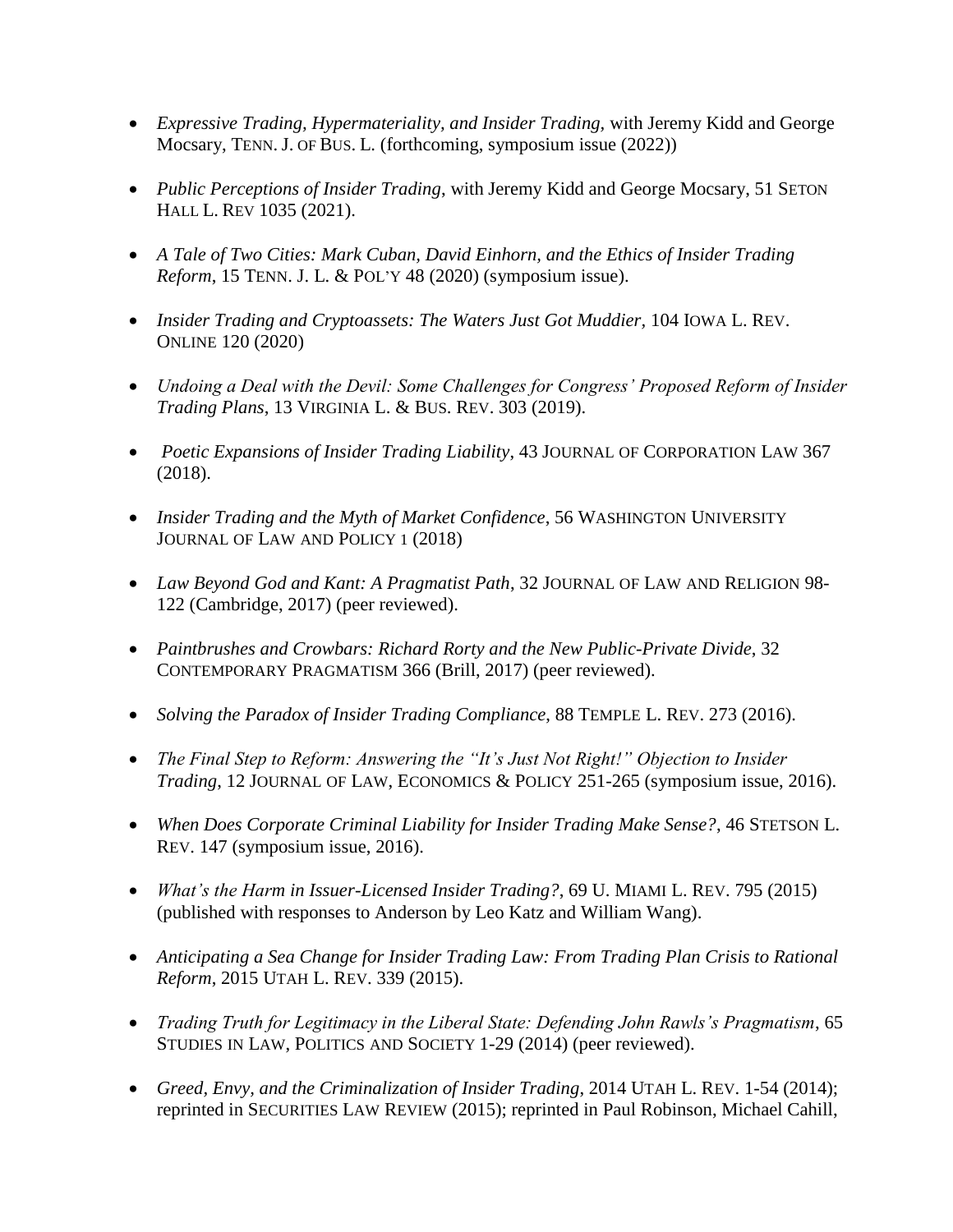and Shima Baradaran Baughman, CRIMINAL LAW: CASE STUDIES AND CONTROVERSIES (Fourth ed., Wolters Kluwer, 2016); cited in Petitioner's Brief before the Supreme Court in the upcoming insider trading case, *Salman v. United States*.

- *Patriotic Liberalism*, 22 LAW AND PHILOSOPHY 547-595 (2003) (peer reviewed).
- Achieving Our Country, 13 ARETE 147-151 (2001) (book review) (peer reviewed).
- *Sophie's Choice*, 35 SOUTHERN JOURNAL OF PHILOSOPHY 439-450 (1997) (peer reviewed).

## **TEACHING AWARDS**

- Mississippi College Distinguished Professor of the Year Award (2018-2019)
- Law School Professor of the Year (2018-2019)
- Law School Professor of the Year (2017-2018)
- Nominee for Mississippi College Distinguished Professor of the Year Award (2017-2018)
- Nominee for Mississippi College Distinguished Professor of the Year Award (2016-2017)
- 1L Professor of the Year (2016-2017)
- 1L Professor of the Year (2015-2016)
- Law School Professor of the Year (2014-2015)
- Mississippi Defense Lawyers Association Faculty Award (2014-2015)
- 1L Professor of the Year (2014-2015)
- 1L Professor of the Year (2013-2014)
- 1L Professor of the Year (2011-2012)
- 1L Professor of the Year (2010-2011)

## **WORKS IN PROGRESS**

- "Market Failure and Censorship in the Marketplace of Ideas" (in progress)
- "A Post-Modern Lockean Defense of the Right to Bear Arms" (in progress)
- "A Proposed Limiting Principle for Corporate Criminal Liability" (in progress)
- "Finding Liberal Neutrality Somewhere between Rawls and Rorty" (in progress)
- "Ethics, Efficiency, and Law at the Limits of Theory" (in progress)
- "Human Rights Discourse that Faces Its Own Contingency" (in progress)
- "The Constitutional Hero" (in progress)

## **IN THE NEWS/ SELECTED BLOG POSTS**

 *Essay*, "An Economic Climate Change?," *Law & Liberty*, with George Mocsary (Nov. 8, 2021).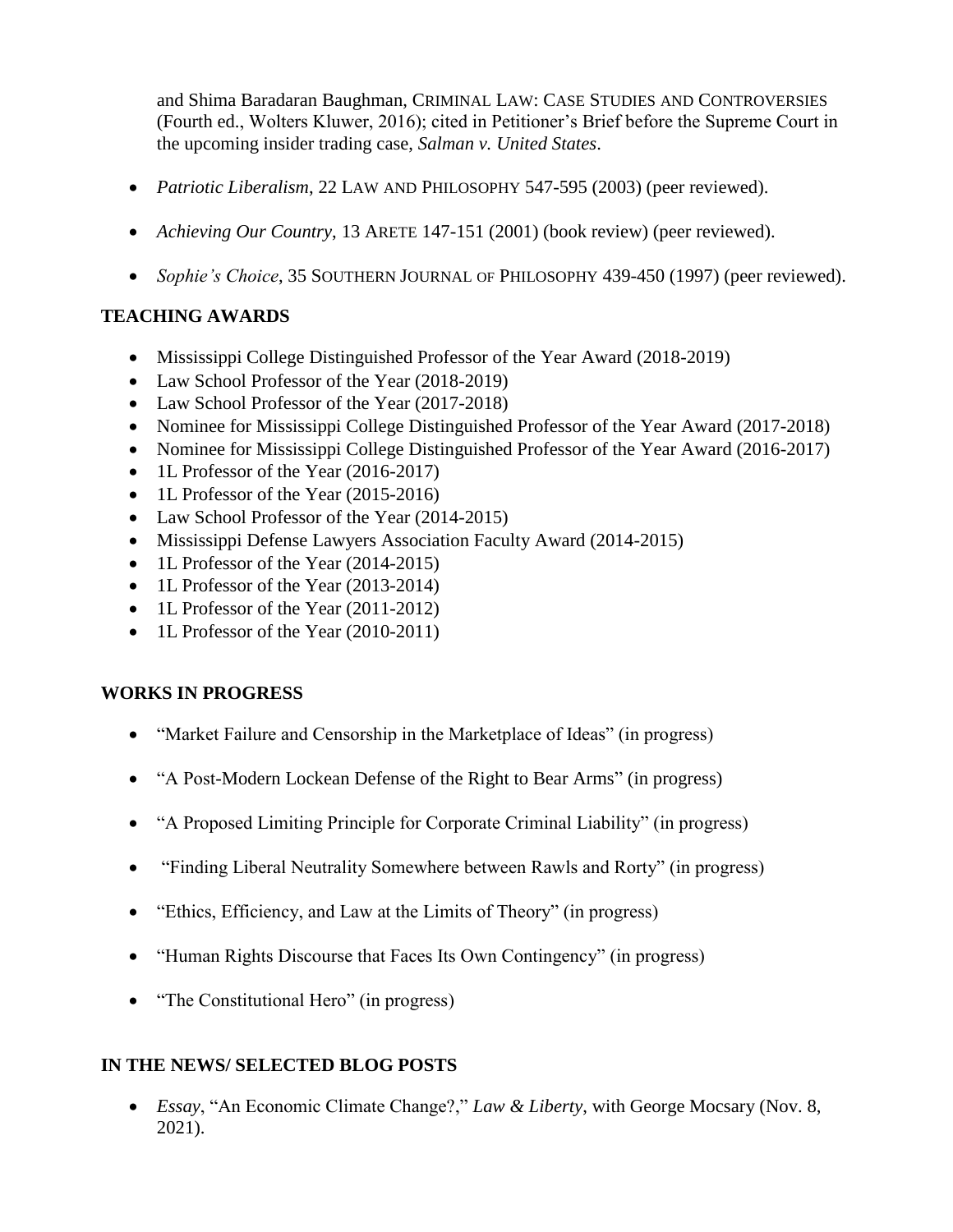- Blog, "Insider Trading as a Response to Social-Media Driven Trading," Duke University School of Law, *The FinReg Blog*, with George Mocsary and Jeremy Kidd (July 1, 2021).
- Blog, "35 Years Later: Greed Is Still Not Good, but It Is also Not a Good Justification for Imposing Criminal Liability, Business Law Profs Blog (June 25, 2021).
- Blog, "GameStop, Social Media, and the Phenomenon of Expressive Trading," *Columbia Law School Blue Sky Blog* (March 24, 2021).
- Blog, "GameStop and Retail Securities Trading as Political, Social, or Aesthetic Speech," *Business Law Profs Blog* (February 6, 2021)
- Blog, "What Do People Really Think About Insider Trading? Part I" *Business Law Prof Blog* (September 1, 2020)
- Blog, "What Do People Really Think About Insider Trading? Part II" *Business Law Prof Blog* (September 8, 2020)
- Blog, "What Do People Really Think About Insider Trading? Part III" *Business Law Prof Blog* (September 15, 2020)
- Blog, "What Do People Really Think About Insider Trading? Part IV" *Business Law Prof Blog* (September 23, 2020)
- Essay/Policy Paper Brief, "Some Challenges for Congress's Proposed Reform of Insider Trading Plans," *Mercatus Center Policy Brief* (November 2019)
- Blog, "Insider Trading and the Myth of Market Confidence," *Columbia Law School Blue Sky Blog* (October 10, 2018)
- Blog, "Poetic Expansions of Insider Trading Liability," *Columbia Law School Blue Sky Blog* (January 19, 2018)
- Essay/Working Paper Series, "The Ethics of Insider Trading Reform," *Mercatus Center Working Paper Series* (March 20, 2018)
- Blog, "Defining Corporate Criminal Liability for Insider Trading," *Law 360* LexisNexis (February 1, 2017)
- Blog, "When Does Corporate Criminal Liability for Insider Trading Make Sense?," *Columbia Law School Blue Sky Blog* (Jan. 24, 2017)
- Blog, "Solving the Paradox of Insider Trading Compliance," *Law 360 – LexisNexis* (April 22, 2016)
- Blog, "Solving the Paradox of Insider Trading Compliance for Issuers, *Columbia Law School Blue Sky Blog* (April 14, 2016)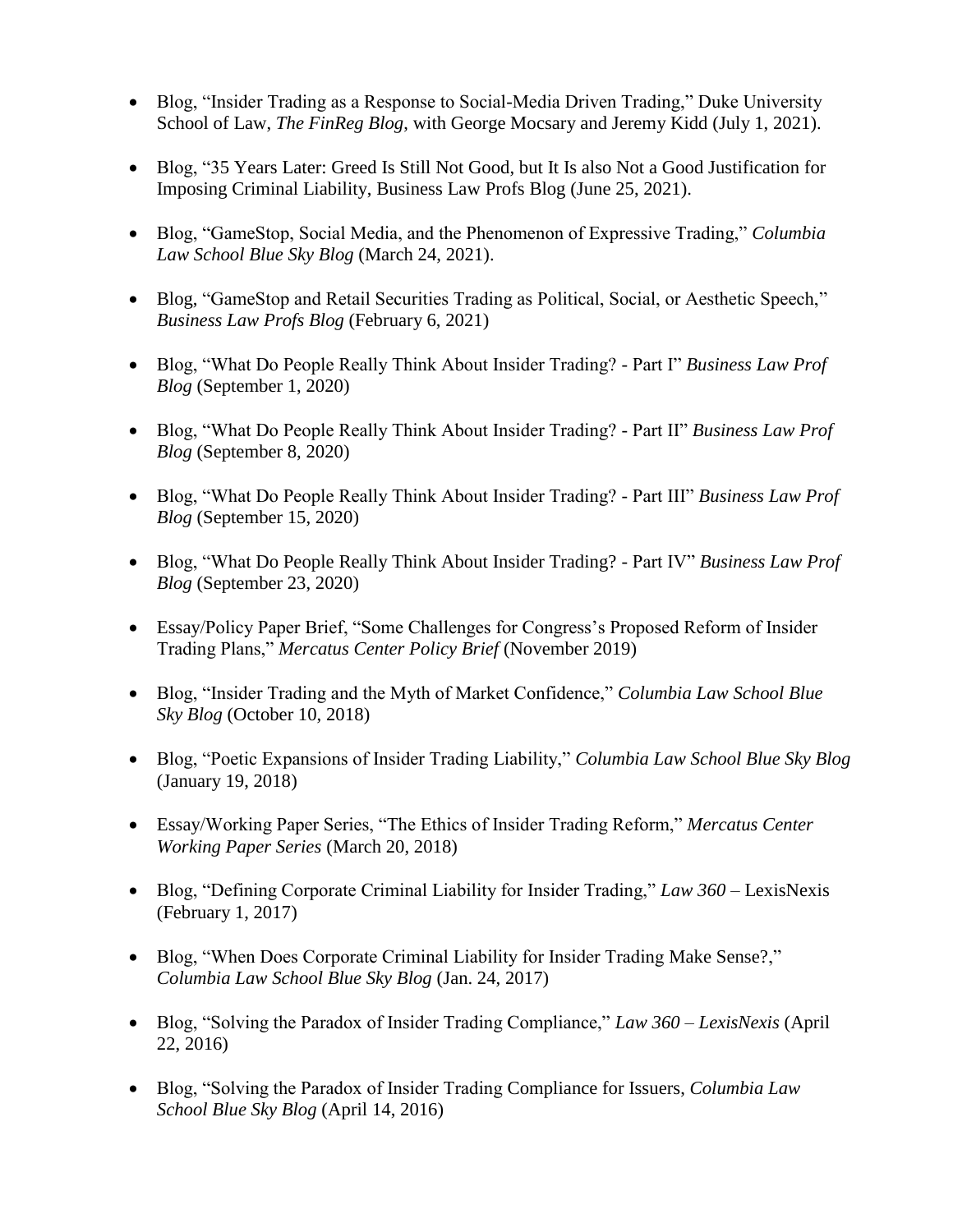- Blog, "What's the Harm in Issuer-Licensed Insider Trading," *Columbia Law School Blue Sky Blog* (Oct. 26, 2015)
- Op-Ed, "Democratic Progress, A Relationship at a Time," *Clarion Ledger* (Aug. 22, 2014)
- Op-Ed, "Let's Be Reasonable About Politics," *Clarion Ledger* (Nov. 21, 2012)

# **RECENT PANELS AND PRESENTATIONS**

- "Social-Media-Driven Trading as Extortion or Economic Terrorism," presented alongside Jeremy Kidd (coauthor George Mocsary was unable to attend) at the American Association of Law Schools Annual Meeting, (remote by zoom), January 7, 2022.
- "Pumping the Brakes on Mandatory Climate-Change Disclosure Rules for Issuers," presented at the 16<sup>th</sup> Annual American College of Business Court Judges conference, Jackson, MS, October 28, 2021.
- "Market Failure and Censorship in the Marketplace of Ideas," presented at Southeastern Association of Law Schools Annual Conference, Amelia Island, FL, July 26-August 1, 2021.
- "A Post-Modern Lockean Defense of the Right to Bear Arms," presented at the Firearms Research Works-in-Progress Workshop at the Cody Firearms Museum, Cody, Wyoming, July 22-23, 2021.
- "Ethical Issues in Insider Trading Law: From Wall Street to Main Street," Guest Lecture, University of Wyoming School of Law, March 22, 2021.
- Business and Human Rights Initiative Workshop, Commentator on Rachel Chambers and Jena Martin's paper, "A Foreign Corrupt Practices Act for Human Rights," University of Connecticut School of Business, March 18, 2021.
- "The Economics and Ethics of Insider Trading Reform," Federalist Society Teleforum with Professors Kevin Douglas (Michigan State Law) and Jonathan Macey (Yale Law), October 16, 2020, available at: https://fedsoc.org/events/the-economics-and-ethics-of-insider-tradingreform.
- "What Do People Really Think About Insider Trading," presented alongside coauthor Jeremey Kidd (coauthor George Mocsary was unable to attend) at the American Association of Law Schools Annual Meeting, Washington, D.C., January 5, 2020.
- "Gifts," Mississippi College commencement address as MC Distinguished Professor of the Year, presented at the Winter Graduation Ceremony, December 20, 2019.
- "Human Rights Advocacy that Faces Its Contingency," presented at the Second Meeting of the Richard Rorty Society, Penn State University, November 22-24, 2019.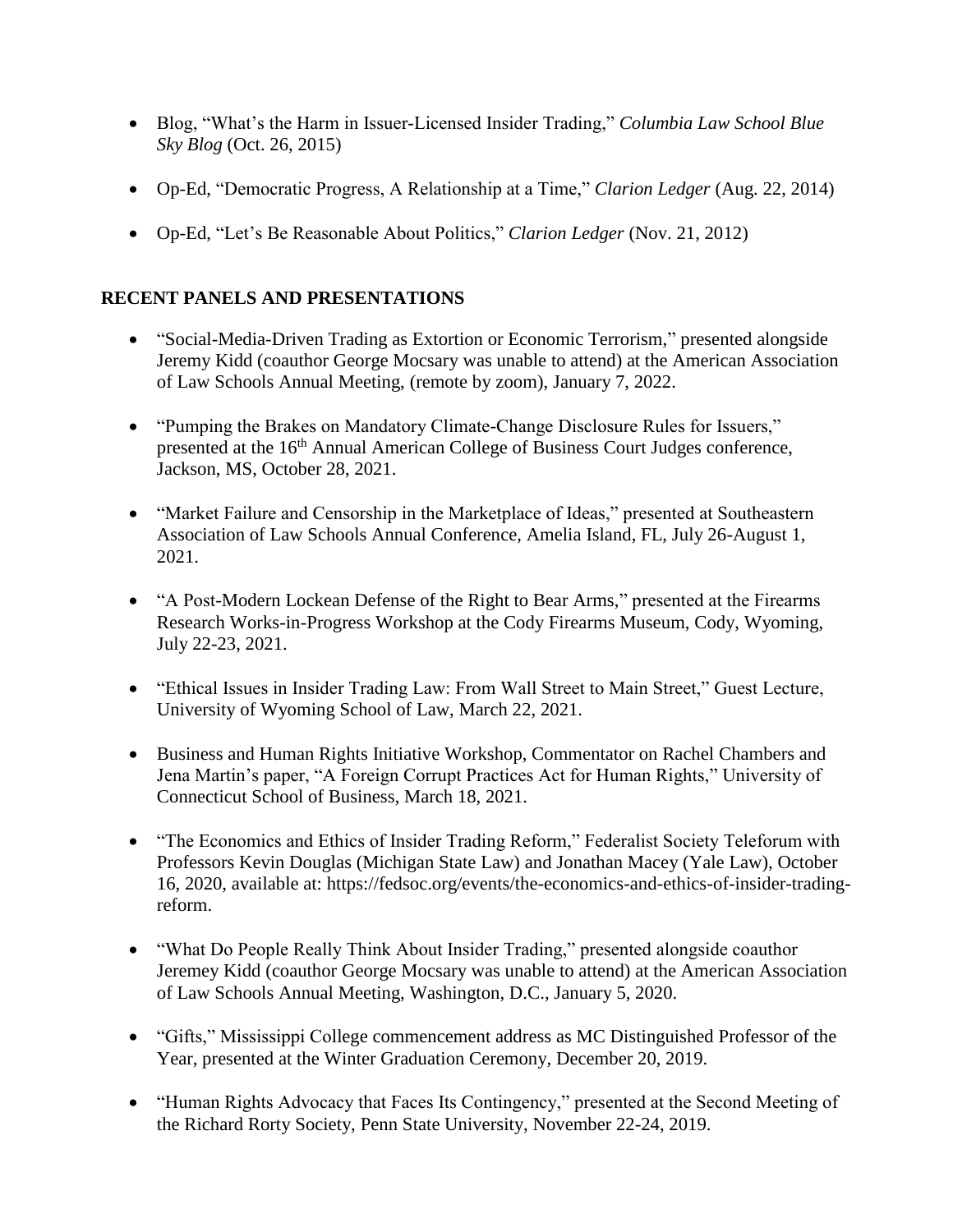- "A Tale of Two Cities: Mark Cuban, David Einhorn, and the Ethics of Insider Trading Reform," presented at Southeastern Association of Law Schools Annual Conference, Boca Raton, FL, August 1, 2019.
- "A Proposed Limiting Principle for Corporate Criminal Liablity," presented at Southeastern Association of Law Schools Annual Conference, Boca Raton, FL, July 31, 2019.
- "Finding Liberal Neutrality Somewhere between Rawls and Rorty," Presented as part of a celebration of the 30th Anniversary of the publication of Richard Rorty's Contingency, Irony, and Solidarity. Akademie fur Politische Bildung in Tutzing, Germany, May 21, 2019.
- "Current State of Insider Trading Law in the United States, and Challenges on the Horizon," Presented before the Japanese Financial Services Agency, Japanese Securities Exchange Surveillance Commission, the law firm of Nishimura & Asahi, and the compliance department at Line Corporation, Tokyo, Japan, March 2019.
- "Insider Trading and Cryptoassets: The Waters Just Got Muddier," American Association of Law Schools Annual Meeting, New Orleans, LA, January 2019.
- Co-Moderator at Mission Mississippi's 25<sup>th</sup> Anniversary Racial Reconciliation Celebration, "Living Reconciled," Jackson Convention Complex, November 8, 2018.
- "The Ethics of Insider Trading Reform," Southern Illinois University School of Law, Faculty Workshop, October 30, 2018.
- "Insider Trading After *Martoma*: Who Are We And Where Are We Going with This?" Southeastern Association of Law Schools Annual Conference, Ft. Lauderdale, FL, August 2018.
- "Richard Rorty and the Importance of the Private-Public Divide to the Rule of Law," Southeastern Association of Law Schools Annual Conference, Ft. Lauderdale, FL, August 2018.
- "Insider Trading, Demonization of the Financial Sector, and Judicial Complacency," coauthored with Jeremy Kidd and George Mocsary, National Business Law Scholars Conference, University of Georgia School of Law, June 2018.
- "Regulatory Ritualism and other Lessons from the Global Experience of Insider Trading Law," 2018 Villanova Business Ethics Colloquium, Villanova Law School, April 2018.
- "Vagueness in the Definition of Insider Trading Fraud and the Myth of Market Confidence," American Association of Law Schools Annual Meeting, San Diego, CA, January 2018.
- "Regulatory Ritualism and other Lessons from the Global Experience of Insider Trading Law," 2017 White Collar Crime Workship, Presented by the University of Houston Law Center Criminal Justice Institute, October 27, 2017.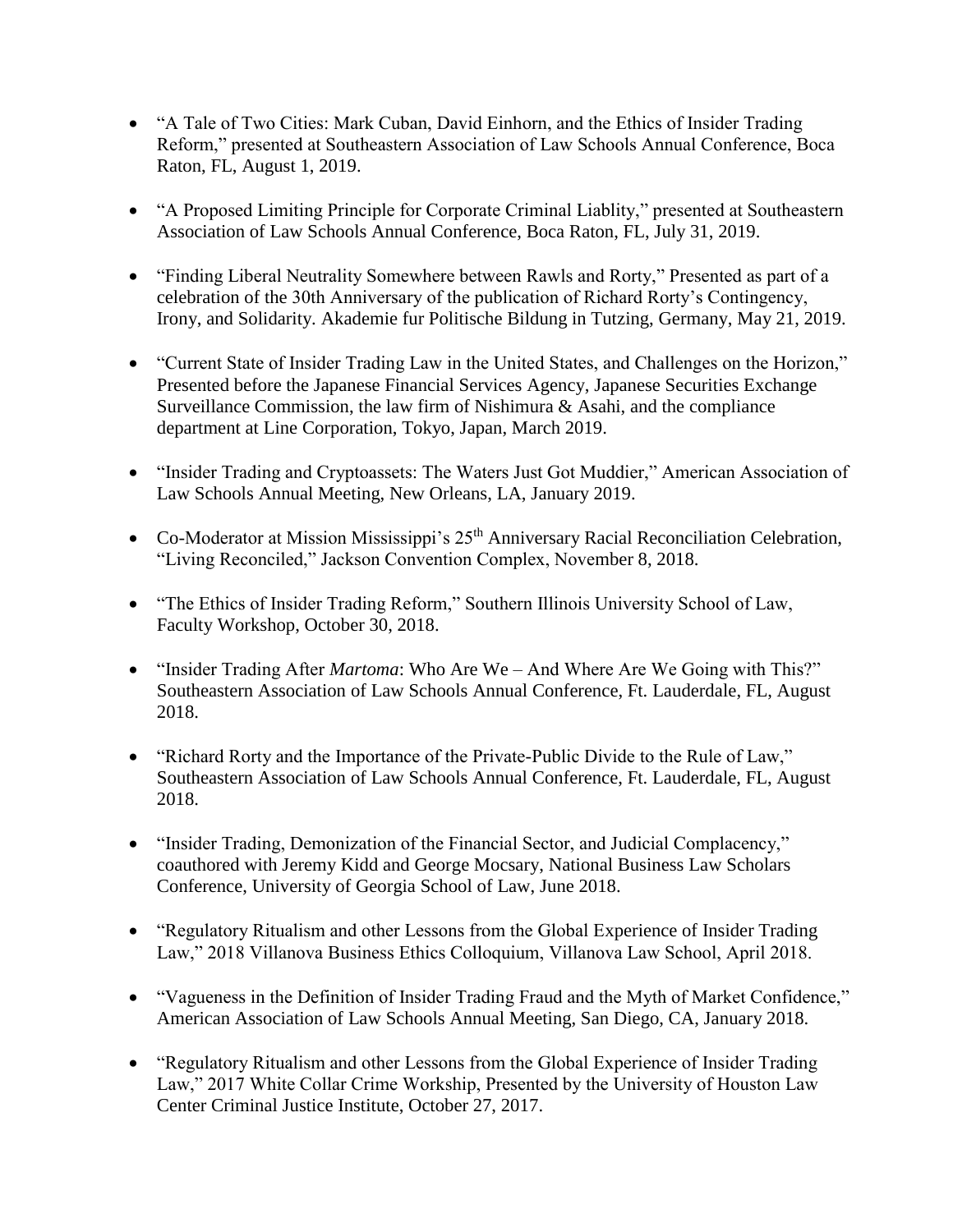- "Regulatory Ritualism and other Lessons from the Global Experience of Insider Trading Law, Antonin Scalia George Mason University School of Law Faculty Workshop, October 10, 2017.
- "Regulatory Ritualism and other Lessons from the Global Experience of Insider Trading Law, Louisiana State University School of Law Faculty Forum, October 5, 2017.
- "Regulatory Ritualism and other Lessons from the Global Experience of Insider Trading Regulation," Business and Human Rights Association Annual Conference, Santa Clara, CA, September 15, 2017.
- "A Model Insider Trading Statute," Southeastern Association of Law Schools Annual Meeting, Boca Raton, FL, August 1, 2017.
- Invited Moderator, "Arguments For and Against the Punishment of Public Welfare Offenses and the Responsible Corporate Officer Doctrine," Crime Without Fault Symposium, Georgetown University Law Center, March 31, 2017.
- "Poetic Expansions of Insider Trading Liability after Salman," American Association of Law Schools Annual Meeting, San Francisco, CA, January 2017.
- "Paintbrushes and Crowbars: Richard Rorty and the New Public-Private Divide," Richard Rorty Society, Hamilton College, NY, September 2016.
- "White Collar Ritualism," Southeastern Association of Law Schools Annual Meeting, Amelia Island, FL, August 2016.
- "Just How Scientific Is the Economic Analysis of Law?," Southeastern Association of Law Schools Annual Meeting, Amelia Island, FL, August 2016.
- "When Does Corporate Criminal Liability for Insider Trading Make Sense?," Law Review Symposium: Corporate Criminal Liability 2.0. Stetson University College of Law. February 19, 2016.
- "The Final Step to Reform: Answering the 'It's Just Not Right!' Objection to Insider Trading," Law and Economics Center Symposium on the Continuing Influence of Henry G. Manne. George Mason University School of Law, January 22, 2016.
- "Ethics, Efficiency, and Law at the Limits of Theory," Southeastern Association of Law Schools Annual Meeting, Boca Raton, August 2015.
- "Paintbrushes and Crowbars: Richard Rorty and the New Public-Private Divide," Law & Society, Seattle, May 2015.
- "Solving the Paradox of Insider Trading Compliance for Issuers," Central States Law Schools Association Annual Meeting," October, 2014.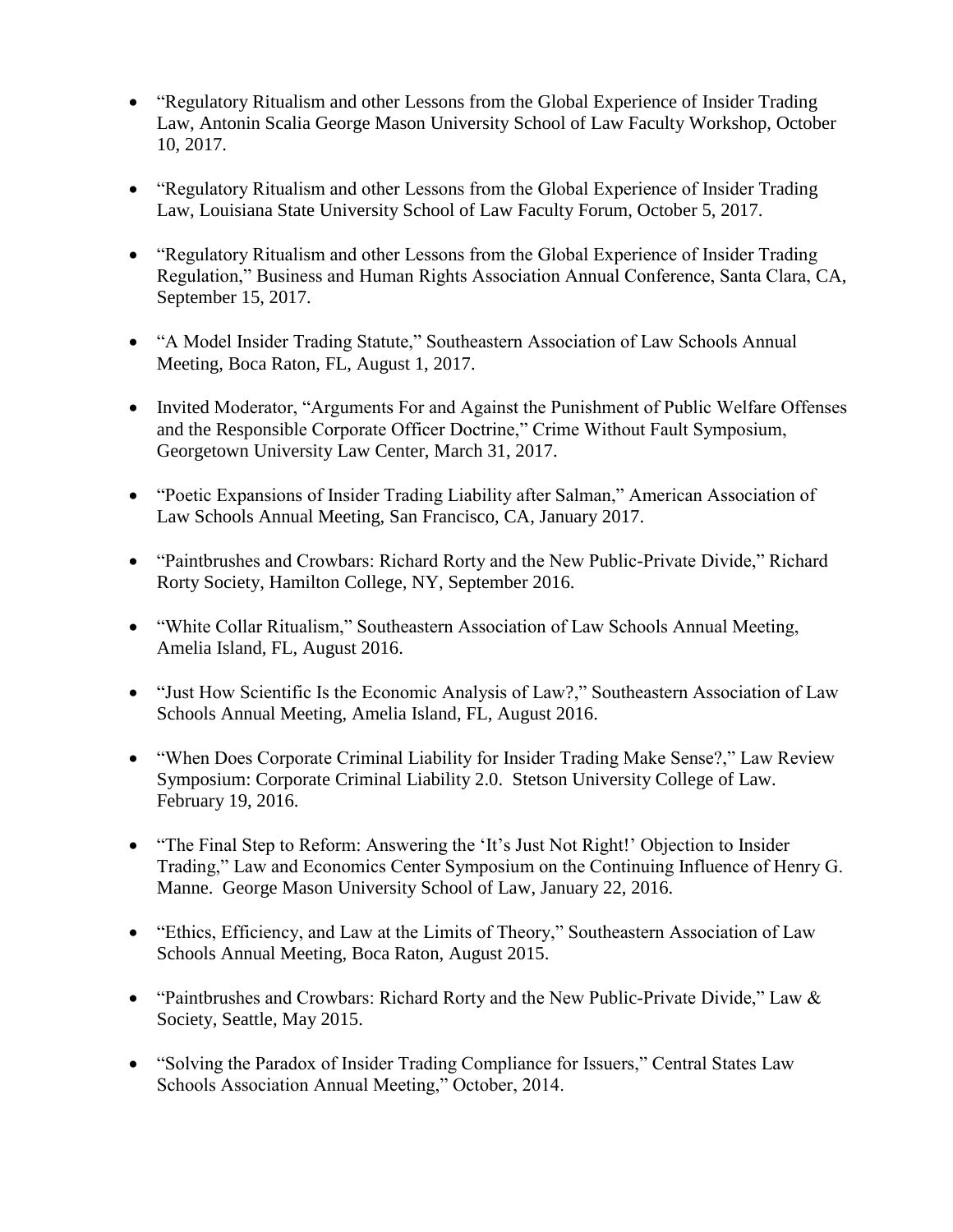- "The Paradox of Insider Trading Compliance for Issuers," Southeastern Association of Law Schools Annual Meeting, August 2014.
- "What's the Harm in Issuer-Licensed Insider Trading?" Southeastern Association of Law Schools Annual Meeting, August 2014.
- Moderator, "International Law," Southeastern Association of law Schools Annual Meeting, August 2014.
- "Human Rights Discourse After Babel: Answering the Charge of Hypocrisy," Law and Society, June 2014.
- "Two Challenges for Human Rights," American Philosophical Association, Pacific Division, San Diego, April 2014.
- "Paintbrushes and Crowbars: A Rortyan Defense of Liberal Neutrality in the Law," Law and Human Rights in a Post-Secular World, Mississippi College School of Law, May 28-29, 2014.
- "Law beyond God and Kant: A Pragmatist Path to Liberal Neutrality," Southeastern Association of Law Schools Annual Meeting, August 2013.
- "Anticipating a Sea Change for Insider Trading Law," Southeastern Association of Law Schools Annual Meeting, August 2013.
- "Law beyond God and Kant: A Pragmatist Path to Liberal Neutrality," International Conference on Law and Society, June 2013.
- "Greed, Envy, and the Criminalization of Insider Trading," Southeastern Association of Law Schools Annual Meeting, August 2012.
- "The Legitimation of Law beyond God and Kant: A Neopragmatist Defense of the Liberal Principle of Legitimacy (Part II)," International Conference on Law and Society, June 2012.
- "The Legitimation of Law beyond God and Kant: A Neopragmatist Defense of the Liberal Principle of Legitimacy (Part I)," Association for the Study of Law, Culture & Humanities 15<sup>th</sup> Annual Conference, March 2012.
- "Greed, Envy, and the Criminalization of Insider Trading: Is it Moral or Moralistic?" The 18<sup>th</sup> Annual International Conference Promoting Business Ethics, St. John's University, New York, New York, October 2011.
- "On the Irrelevance of Truth to Justice: John Rawls's Pragmatism," Association for the Study of Law, Culture & Humanities 14<sup>th</sup> Annual Conference, March 2011.

# **COURSES TAUGHT**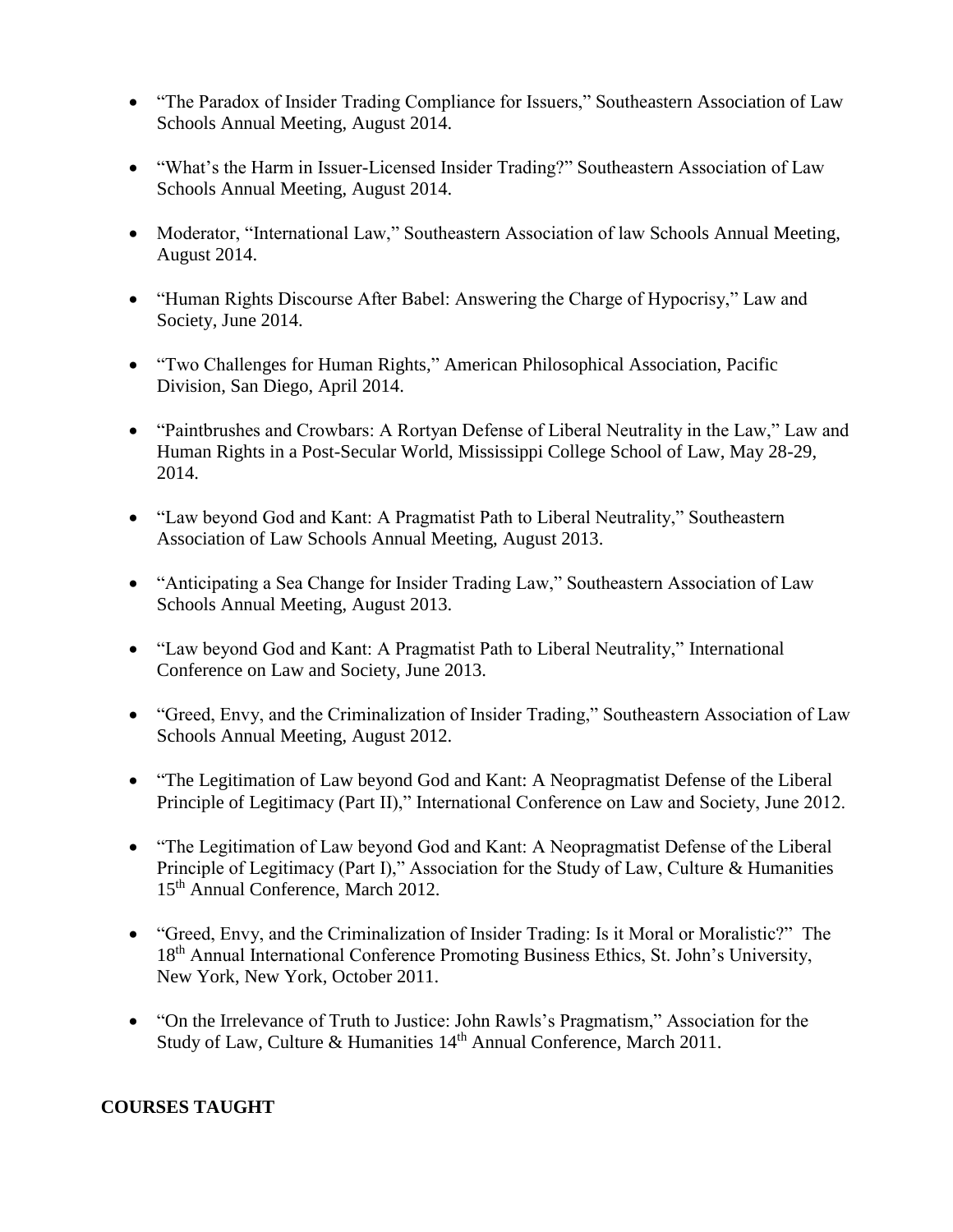- Business Associations
- Constitutional Law
- Contracts I
- Contracts II
- Comparative Constitutional Law (Havana, Cuba)
- Evidence
- Global Issues in Securities Law (Lille, France)
- International Human Rights (Merida, Mexico)
- Law and Morality
- White Collar Criminal Law

## **LAW SCHOOL SERVICE**

- Faculty Representative for Black Law Students Association (BLSA) (2012-2018)
	- o Regular advising meetings with BLSA leadership
	- o Participated in "TAP" (Talk About Problems) orientation
	- o Volunteer to grade briefs for BLSA's annual Frederick Douglass Moot Court Competition for the Southern Region of BLSA.
- Helped Start Student Diversity Lunch/Discussion Group (2015 present)
- Director, Merida Mexico Study Abroad Program (2012 2016)
- Director, Havana, Cuba Study Abroad Program (2013 2016)
- Director, Lille, France, Study Abroad Program (2019 2020)
- Member of Academic Program's Committee (2013-2017)
- Member of Promotion and Tenure Committee (2016-2020)
- Member of Scholarship Committee (2014-2017)
- Member of Dean's Advisory Board on Minority Affairs (2012-2016)
- Chair of Faculty Appointments Committee (Fall 2020-Present)
- Helped to organize a law and religion workshop at MC Law in March 2014
- Advised multiple student law review notes (2010-present)
- Judge multiple Moot Court Competitions (practice and finals)
- Represent the Law School by presenting at multiple national conferences:
	- o SEALS Annual Conference (2012, 2013, 2014, 2015, 2016, 2017, 2018, 2019)
	- o AALS Annual Conference (2017, 2018, 2019, 2020)
	- o Richard Rorty Society (2017, 2019)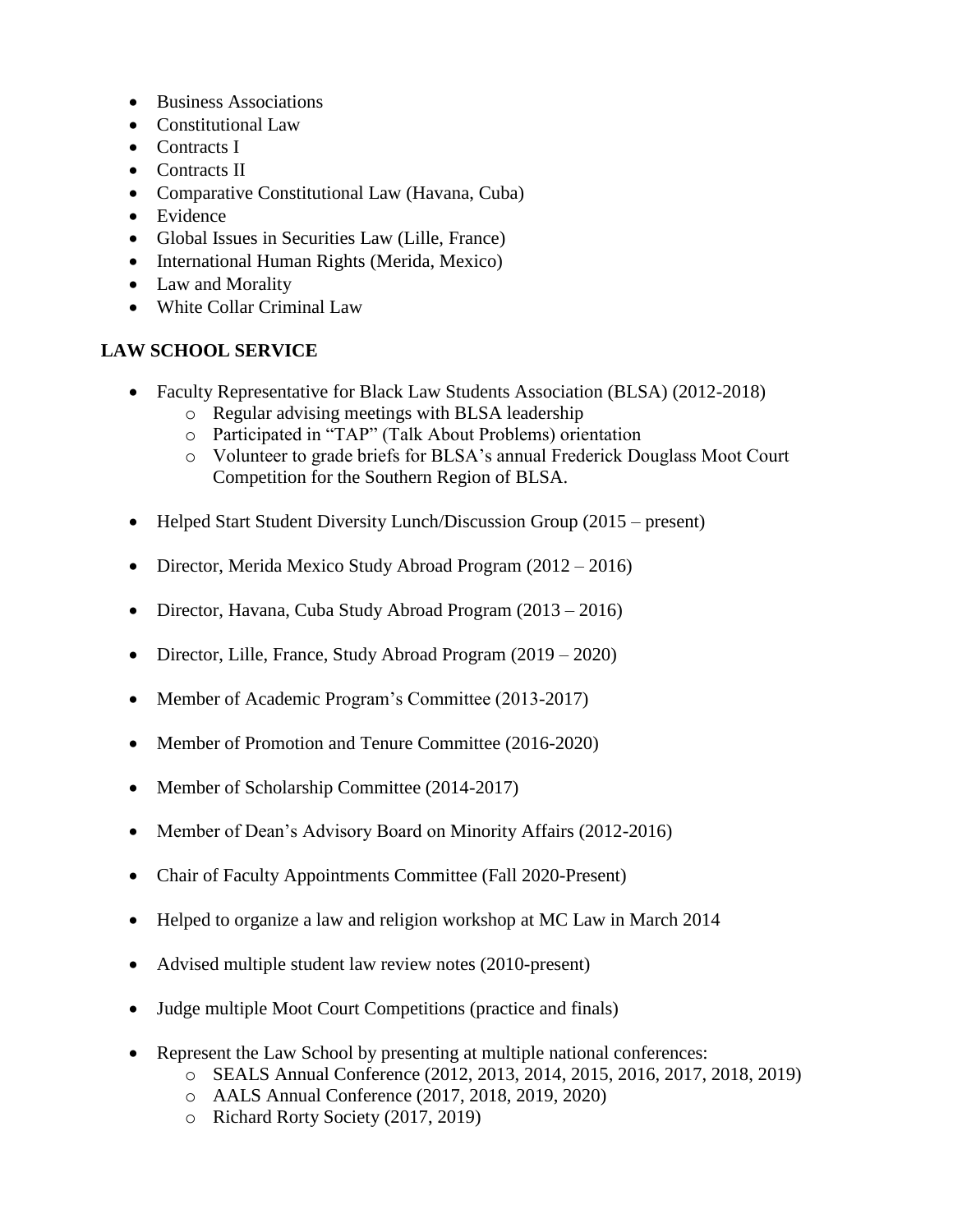- o ALCH Annual Conference (2011, 2012)
- o Law and Society Annual Conference (2012, 2013, 2014, 2015)
- o International Conference on Business Ethics (2011)
- o American Philosophical Association Pacific Division Annual Conference (2014)

## **SERVICE TO LEGAL AND BROADER COMMUNITY**

- Co-Editor of *Business Law Profs Blog* (2020 present)
	- o Regular contributor to the blog
- Volunteer and Organizer, Mission Mississippi Racial Reconciliation
	- o Regular participant at "Day-of-Dialogue" retreats
	- o Authored portion of annual giving letter
	- o Authored an op-ed (Clarion Ledger) in support of Mission Mississippi
	- o GenerationNext Planning Group
- Madison United Methodist Church
	- o Church Council (2014-2017)
	- o Staff-Parish Relations Committee (2018-2020)
	- o Ad hoc Third-Service Committee (2017-2020)
	- o Confirmation Mentor, Madison United Methodist Church (2016, 2017)
- Barrister with the Charles Clark Inn of Court (2010-2013)
	- o Organized and participated in multiple presentations
	- o Attended monthly meetings
- New Scholars Committee, Southeastern Association of Law Schools (2013-present)
	- o Vice Chair (2017-present)
	- o Moderated new scholars panels
	- o Chaired the social programming subcommittee
- Moderators Committee, Southeastern Association of Law Schools (2013-2016)
	- o Assigned moderators to panels and discussion groups
	- o Served as moderator
	- o Oversaw an afternoon of programming at SEALS annual meeting
- Volunteer to critique Mock Job Talks for scholars going on the legal teaching job market at SEALS (2013-2015)
- Volunteer participant in Mock Interviews for scholars going on the legal teaching job market at SEALS (2014-2015)
- Organized a Fundraiser to fund a \$15,000 scholarship endowment for Restore Academy in Uganda.
- Won \$12,000 grant for MC Law to fund a reading group, visiting speakers, and conference travel.